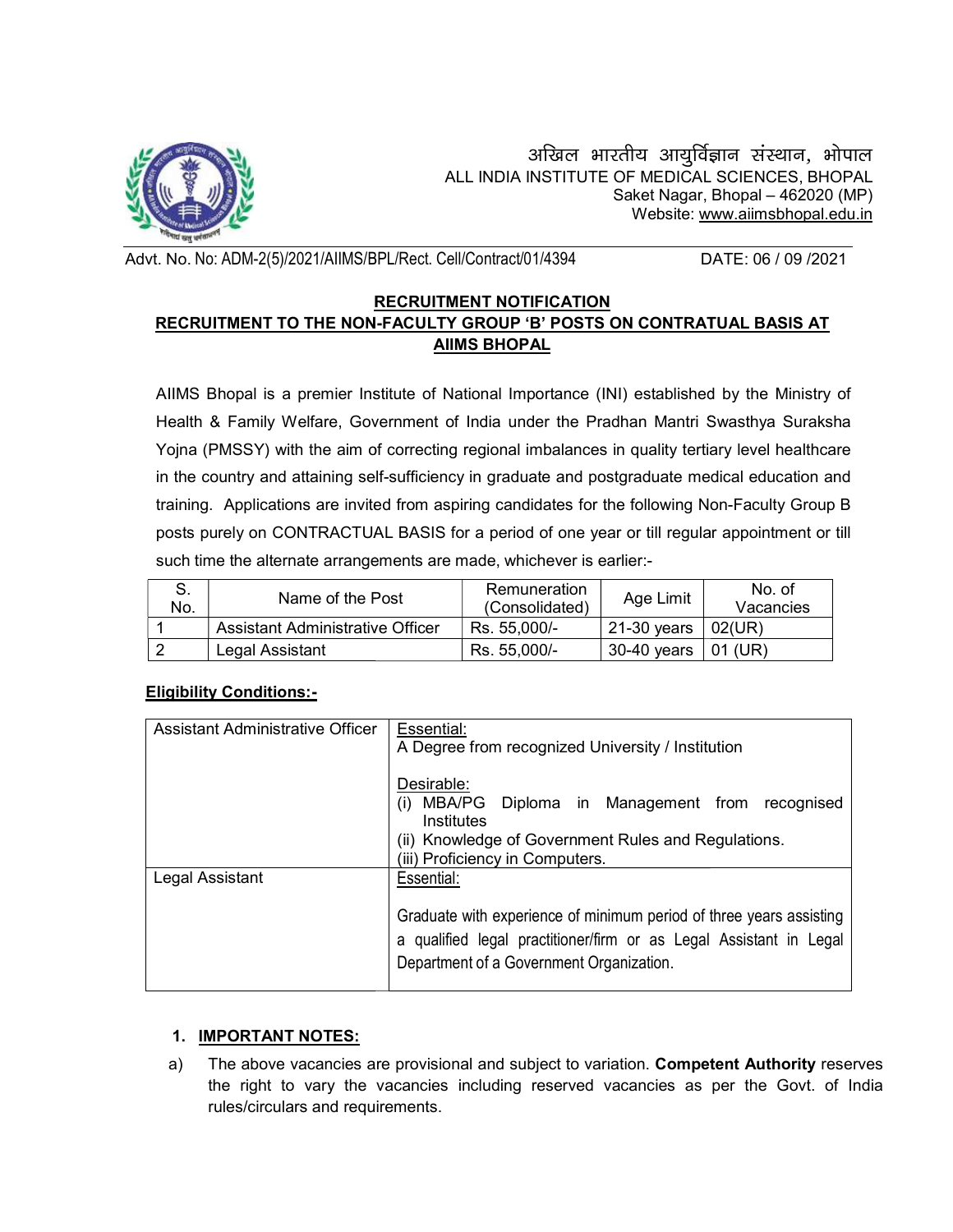- b) Experience and all other prescribed qualifications will be counted as on last date of submission of application form i.e. 30/09/2021
- c) Preference will be given to those candidates who have worked or working in Government Hospital Environment.
- d) The period of experience shall be counted after obtaining the prescribed essential qualification.
- e) The employment will be purely on contractual basis and under no circumstances are linked to regular appointments and cannot be regularized at any stage.
- f) The emoluments will be consolidated in nature as determined by the competent authority.
- g) The appointment can be terminated by the competent authority at any time before completion of tenure and without assigning any reason thereof.
- h) Competent Authority reserves the rights to cancel the advertisement at any point of time without prior notice or fill up less/more number of posts as advertised or to add new post apart from the above depending upon the institutional requirements.

### i) Reservation will be as per Government of India Policy.

## 2. APPLICATION PROCESS:

Candidates fulfilling the above eligibility criteria may submit their application in the prescribed format, available on the website along with self attested copies of relevant certificates in proof of age, qualifications and experience(s) etc. by 5.00 pm on  $30/09/2021$  by post only to the Dy. Director (Admin), All India Institute of Medical Sciences, Saket Nagar, Bhopal-462020. The envelop must be super scribed as "Application for post of .......................... (On Contract **Basis) at AIIMS, Bhopal".** Applications received after the due date and incomplete in any aspect will be summarily rejected. Institute shall not be responsible for any postal delay etc.

# 3. APPLICATION FEE:

- The application fee for General/OBC category candidate is Rs. 1,000/-.
- Fees to be paid by Demand Draft only in favour of "DIRECTOR, AIIMS Bhopal"
- Fee once remitted will not be refunded.
- Candidates belonging to PwD/SC/ST category and female candidates are exempted from payment of application fee.

# 4. SHORTLISTING BY METHODS OF THE SELECTION:

The prescribed qualification is minimum and mere possessing the same does not entitle any candidate to be called for skill test and interaction or for selection. Based on the qualifications, experience, the Screening Committee may short-list the candidates for skill test and interaction. Candidates called for interaction will have to produce all relevant original documents in proof of age, qualifications, experience etc as furnished in their application at the time of interaction. They may also be asked to submit an affidavit/declaration as decided by the Competent Authority at the time of Interaction. The methodology of Selection will be decided by the Selection Committee as deemed fit besides any other matter relating to the Selection process.

### 5. PLACE OF SKILL TEST AND INTERACTION:

Skill Test and Interaction will be held at **AIIMS, BHOPAL** or any other place as may be decided by the competent authority of the Institute. No TA/DA will be paid for appearing in the Skill Test and Interaction.